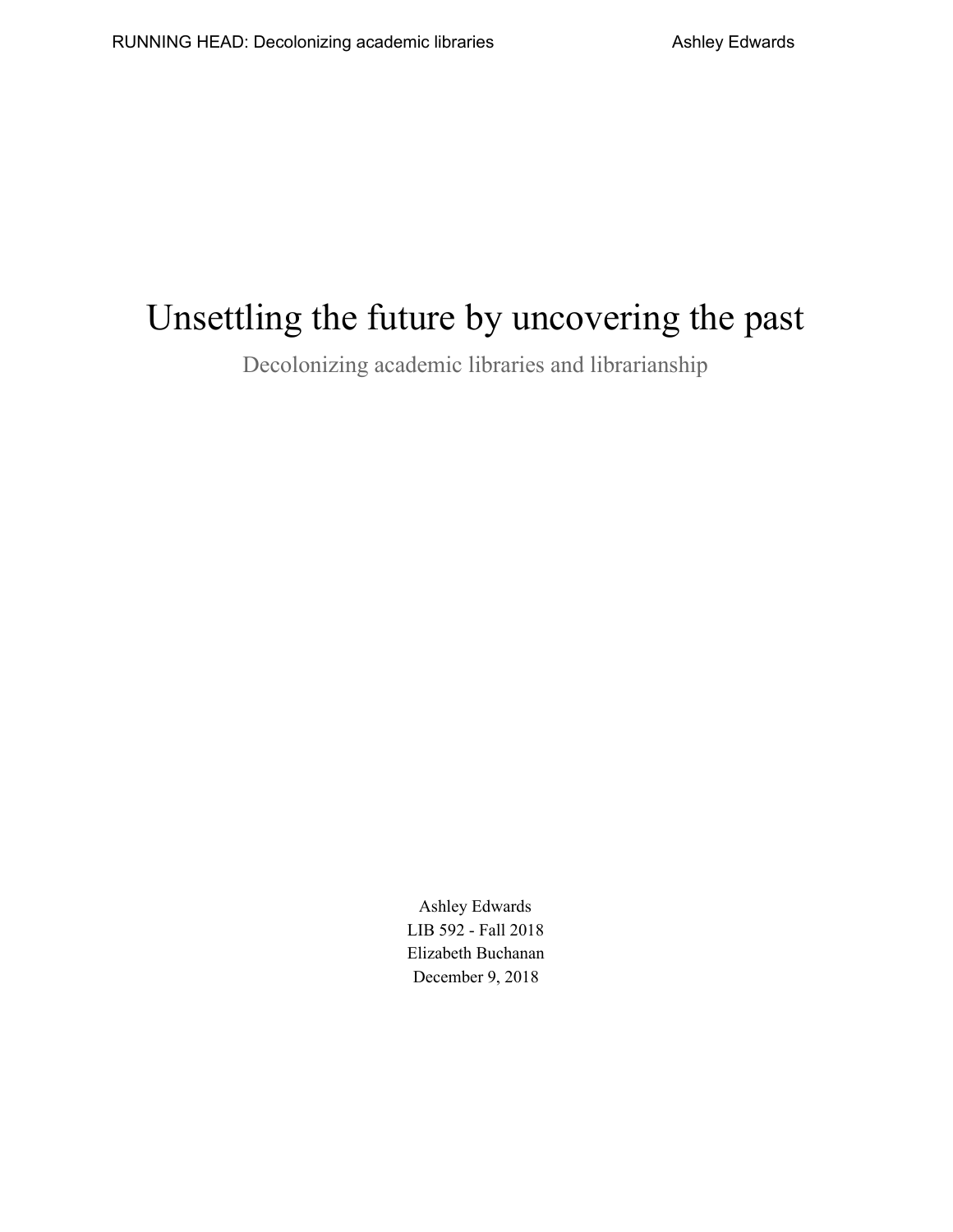#### Abstract

Canada is at an interesting point in its history, where the atrocious assimilation practices that were in place until the mid-1990s are being acknowledged in the hopes for a better relationship between Canada's Indigenous and non-Indigenous peoples. Both the Truth and Reconciliation Commission report, and the Canadian Federation of Library Associations/Federation Canadienne des Associations de Bibliotheques (CFLA/FCAB)'s report from its Truth and Reconciliation Committee (n.d.) have an emphasis on education, to address the changes needed. Where do academic libraries fit into this? I first discuss the colonial history of libraries, as extensions of education institutions, followed by a look at how library curriculum falls short in preparing students for working with Indigenous peoples and items. Finally I examine how libraries can decolonize their services. Canadian academic libraries are beyond the point of it being acceptable that staff are ill-equipped to serve Indigenous students and faculty.

*Keywords* Indigenous librarianship, decolonization, colonial history, library history, curricula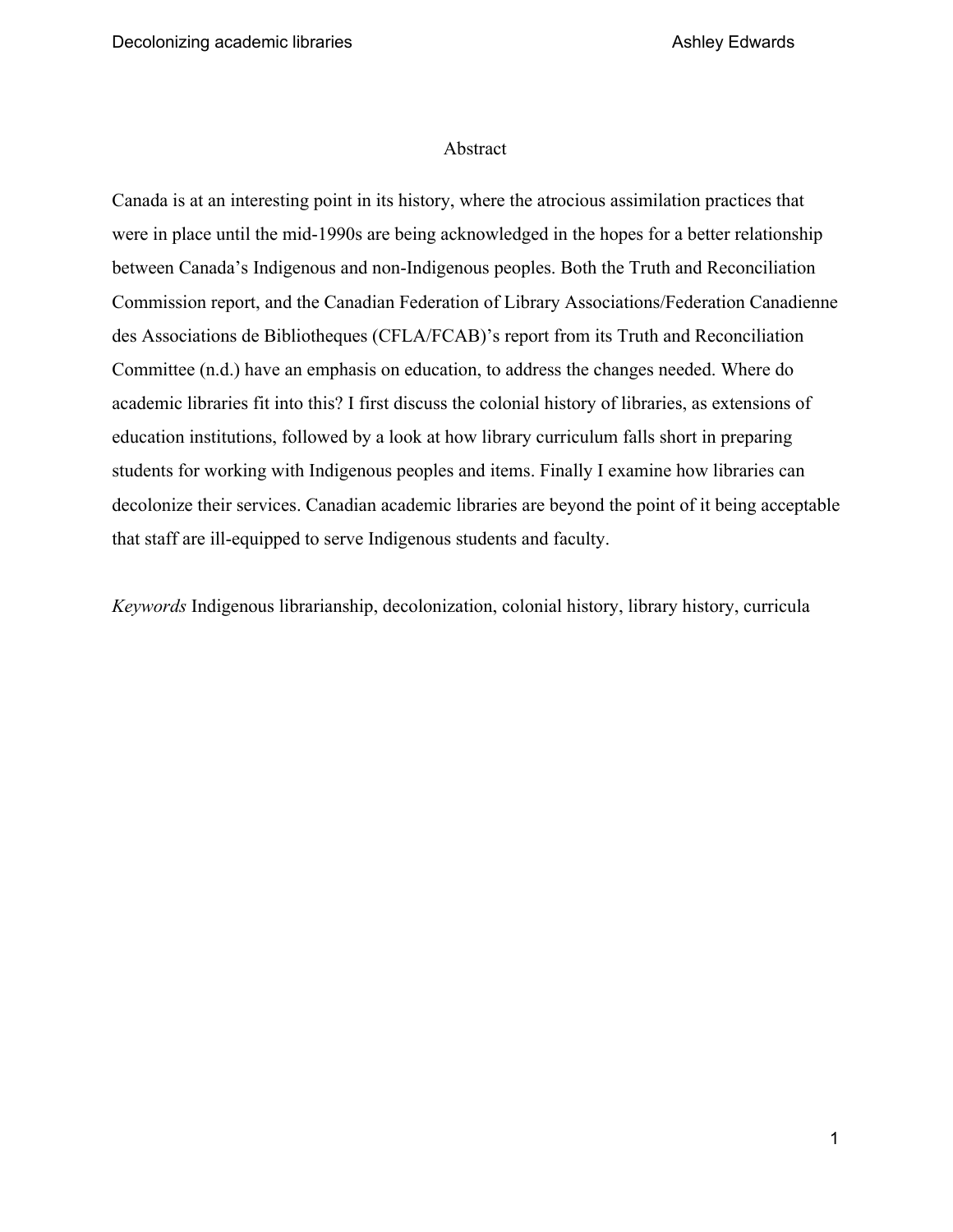#### Introduction

The time is past where Canadian educational institutions can ignore their contributions, past and present, to the trauma inflicted on Indigenous populations without consequences. In 2008 Prime Minister Stephen Harper issued an apology on behalf of the Canadian government for the country's involvement in residential schools, while a year later he stated that Canada does not have a history of colonialism ("Really Harper," 2009; Heller, 2016). The government also struck the Truth and Reconciliation Commission (TRC) to take a deeper look at the history of Residential Schools, particularly the abuses and long term trauma suffered by students and their families. A final report was released in 2015 which included 94 Calls to Action (Truth and Reconciliation Commission [TRC], 2015b). Unlike museums and archives, libraries are not expressly mentioned or tasked with any of these Calls (TRC, 2015b). Academic libraries are taking cues from the Education Calls to Action and beginning a process of decolonization. Historically academic libraries have contributed to the colonization and oppression of Canada's Indigenous people by their association with educational institutions (Burton & Point, 2006; Edwards, 2005), and therefore have a responsibility to examine and change their practices. Beginning with a brief history of education and Canada's Indigenous communities, this paper will examine ways in which academic libraries can decolonize.

At this time I would like to situate myself within this paper using the Indigenous aixology concept of relational accountability as outlined in Wilson (2008). I am undertaking this research as a Metis woman, who has a Library Technician diploma and a BA in Adult Education, and who is currently enrolled in a Master of Library and Information Studies program online. While I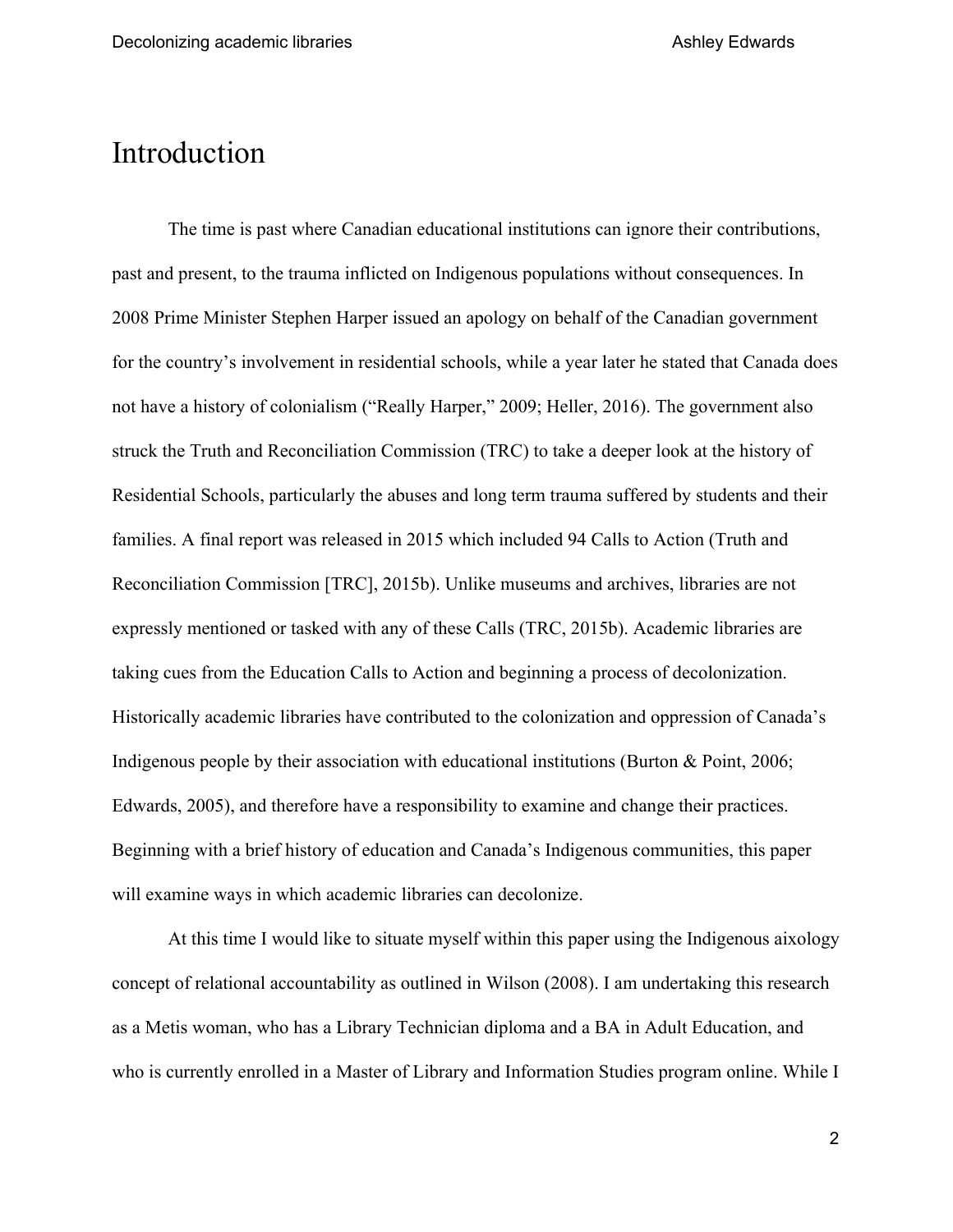do know that my paternal grandmother (Oma) did not attend residential school, I am unsure about her parents and grandparents. My Oma faced significant racism as a child in Manitoba during the early 1940s, prompting her to leave school at a very young age, ashamed of her Indigenous heritage. Growing up I was always made aware of our heritage by my father, and was proud of it, despite not being part of a Métis community. Neither my mother nor my father attended formal educational institutions beyond high school, though while I was in my early teens my mother completed an office administrative assistant certificate. I am the only one of my parent's four children to pursue a bachelor and master degree; one of my brothers has completed his apprentice education for auto mechanics, and has passed his Red Seal exam. Using the Indigenous paradigm of relational accountability (Wilson, 2008), it is important for me to build a relationship between my experiences with libraries and higher education and the topic of decolonizing those institutions.

Before we continue to the paper, I want to make a note about the terminology used. Following the government definition and current practice (Joseph, 2018; Justice, 2018), the term Indigenous will be used when discussing First Nations, Metis, and Inuit. Older and outdated terms may be used in context when discussing practices (eg. Library of Congress Subject Headings that begin with "Indians of North America….") or as stated by an author.

### Colonialism and education institutions

At first glance it might seem difficult to see how libraries have contributed to Canada's history of assimilation and colonialism. Looking deeper at how books and education were used as tools to force both assimilation and enfranchisement through the *Indian Act* shows a history of Western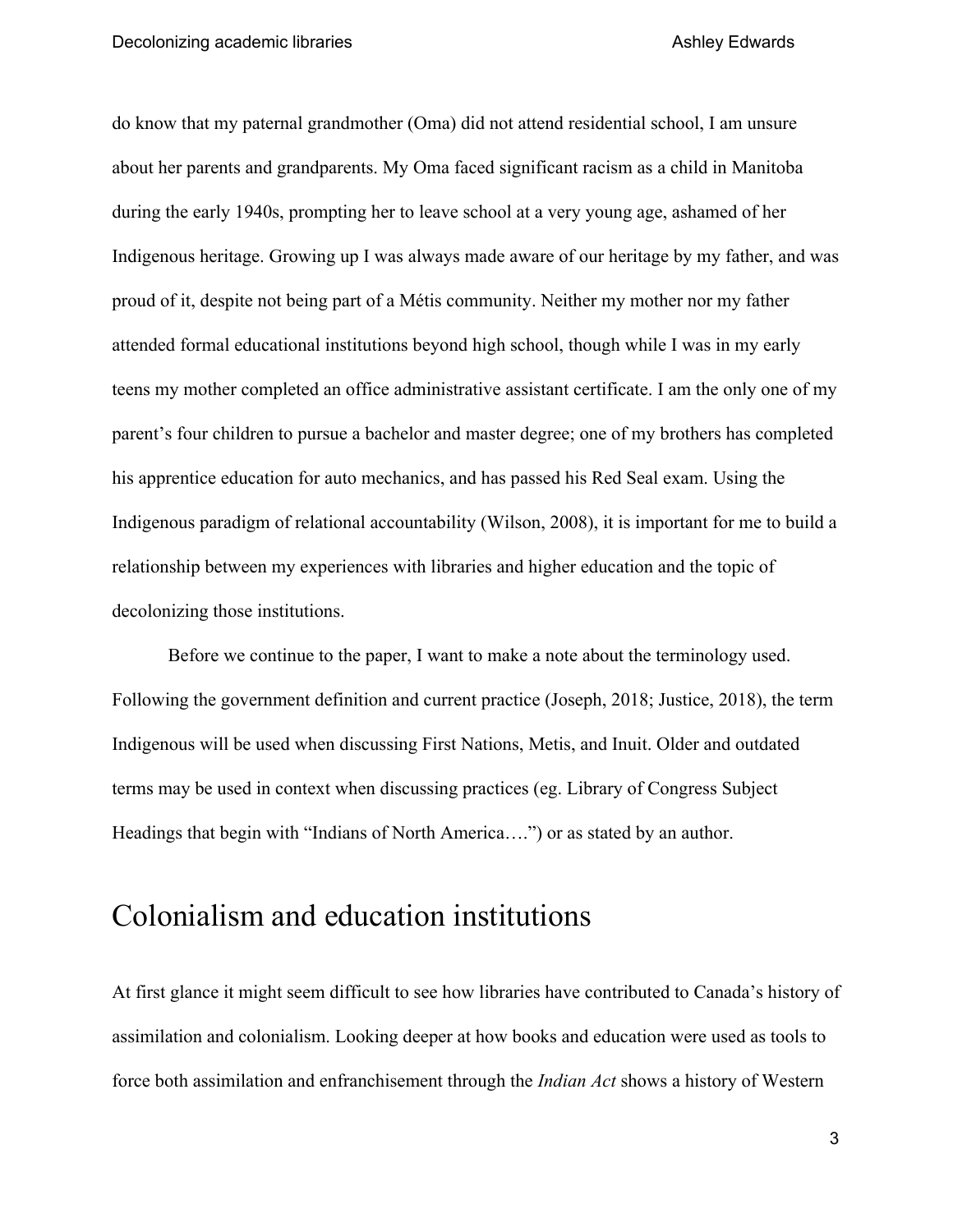ideals pushing out Indigenous knowledge practices. Indigenous ways of knowing, and the transfer of knowledge, were not understood or recognized as legitimate. This first section will look at ways education and books were used to colonize Indigenous communities. Libraries contribute to this even today through unbalanced collection development, outdated and inaccurate cataloguing and classification practices, and the lack of Indigenous librarians.

To understand why libraries need to go through a process of decolonization, it is important to understand the role that educational institutions played in colonization. In the nearly fifty years prior to the 1894 amendment to the *Indian Act* that made attending residential schools mandatory, Indigenous children were attending local public schools with non-Indigenous children with the support of their bands (Burton & Point, 2006). This educational system allowed children to live at home, and receive an education "without losing contact with their own culture" (Burton & Point, 2006, p. 40). By living at home, children were able to keep their language, and learn the history and stories of their community. In their community-based learning, the content being shared between adults and children was contextual based on seasons and age, and often rooted in relationships with the land (Burton & Point, 2006). Education also took place during ceremonies, with information being passed among families (Burton & Point, 2006; Wilson, 2008). The practice of ceremonies was banned by an amendment to the *Indian Act* in 1884 (Burton & Point, 2006; Joseph, 2018), breaking the transfer of knowledge between generations.

It is a common misconception that prior to European explorers "discovering" North America Indigenous communities were illiterate (Edwards, 2006). Literature and stories can be found in more places than the Western standard of ink and paper, extending to the "wampum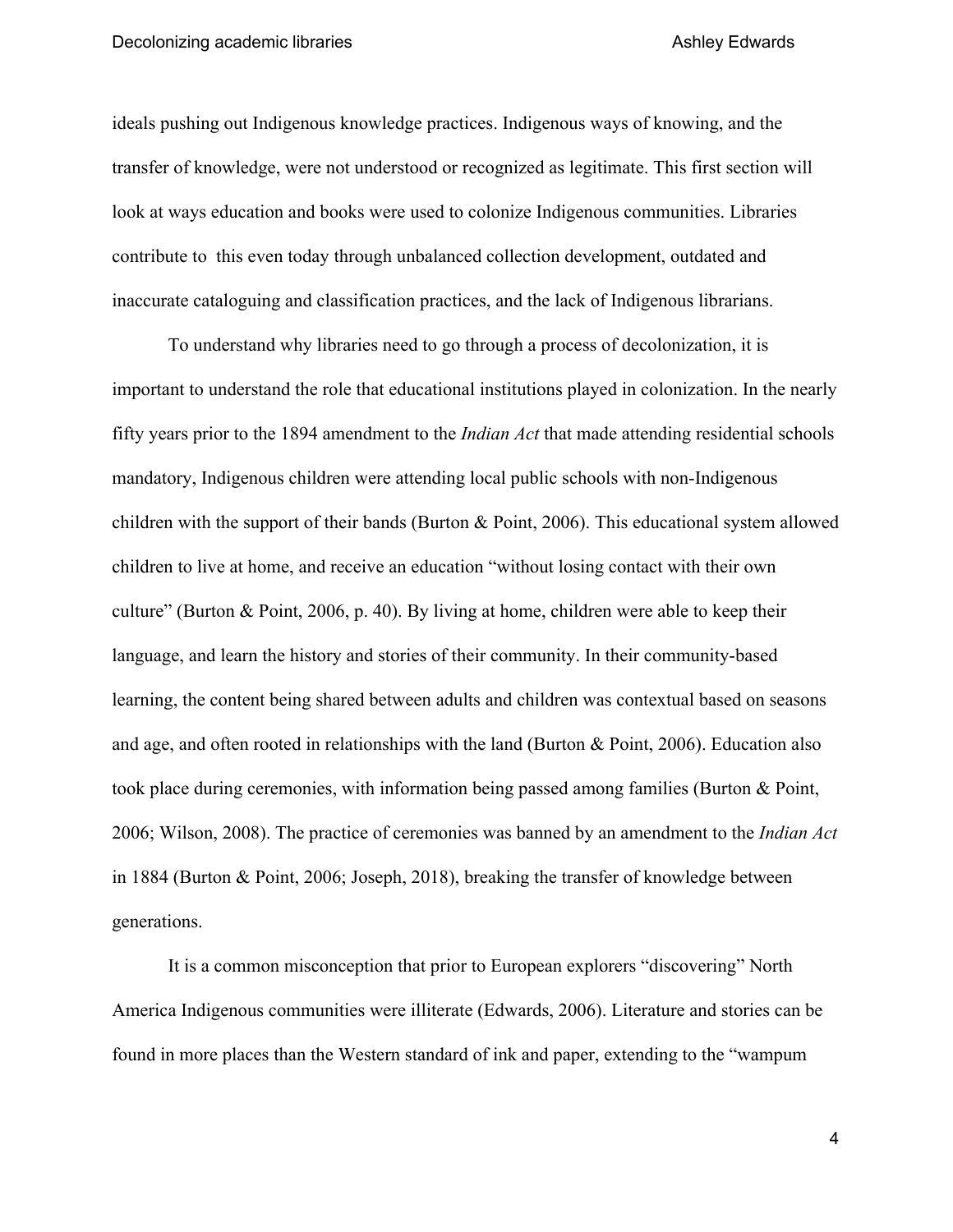belts, winter counts, birchbark scrolls, hieroglyph, petroglyphs, and pictographs" found in Indigenous communities (Edwards, 2006, p. 5). With this lack of recognizable or familiar textual materials, Europeans mistakenly declared Indigenous populations to be "a people without enlightenment, as a people without history" (Edwards, 2006, p. 6). As Justice (2018) writes, the Western concept of literature means that other people (ie. the dominant society) need to recognize it as such. This narrow definition discounts stories and histories that were shared and passed down through songs, dance, art, and the oral traditions (Edwards, 2006). As a result of Indigenous communities being viewed as illiterate and uneducated, books and education were seen as tools to assimilate or civilize the population (Burton & Point, 2006; Edwards, 2005).

Before looking at the effects of residential schools on Indigenous communities, I want to draw attention to the education of European settlers and missionaries shortly after contact. Early settlers learned from the Indigenous communities they came in contact with (Atleo, 2013; Burton & Point, 2006), knowledge that very likely ensured their initial survival. The difference was that Indigenous peoples did not expect the European people to become like them (Atleo, 2013) whereas European missionaries and settlers had the goal of assimilation early on. It should also be noted that within some communities books were embraced, and seen as a way to discover a common ground with European settlers (Edwards, 2006). This was a one sided desire as European missionaries and governments were more concerned with "civilizing" Indigenous populations, than learning from their new neighbours.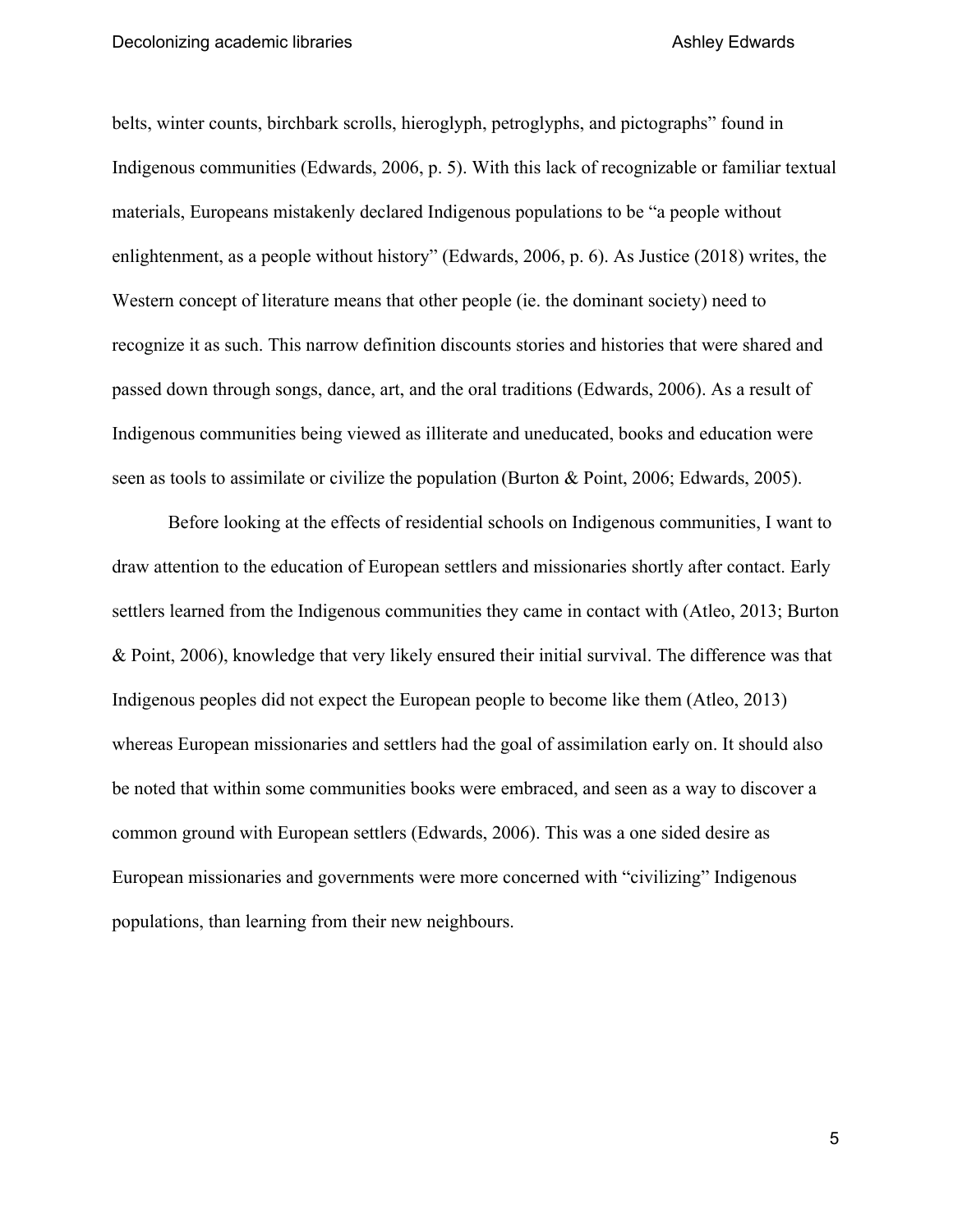## Education and the Indian Act

The *Indian Act* came into effect in 1876 (Joseph, 2018) and while it made Indigenous people wards of the government, there was little about education within the document (Burton & Point, 2006). The primary goal of the *Indian Act* was to enfranchise Indigenous peoples, which was the "process involved in giving up one's status as an Indian" (Joseph, 2018, p. 109) making them citizens like the European settlers. When an Indigenous person became enfranchised the Canadian government was no longer financially responsible for them, so the process was both encouraged and forced upon them (Joseph, 2018). In 1880 an amendment was added that enfranchised anyone who went to university (Joseph, 2018). While being enfranchised meant that higher education could be obtained, included the right to vote, and allowed for someone to move off reserve, the underlying purpose of enfranchisement was "to break up reserve land, undermine the collective worldview of the people, and promote the adoption of a European worldview of individual rights" (Joseph, 2018, p. 27). Essentially enfranchisement was the process for someone to renounce their Indigenous heritage in the eyes of the Canadian government, making them "civilized" according to European ideals. Based on the amendments that increased the possibility of becoming enfranchised, it appears this assimilation tactic was not working.

It was in an amendment to the *Indian Act* that the residential school era began (Burton & Point, 2006). It is not within the scope of this paper to examine these schools in detail, however their purpose can be summed up in the Duncan Campbell Scott quote from 1920: "to get rid of the Indian problem" (Burton & Point, 2006, p. 43). These church-run schools forcibly removed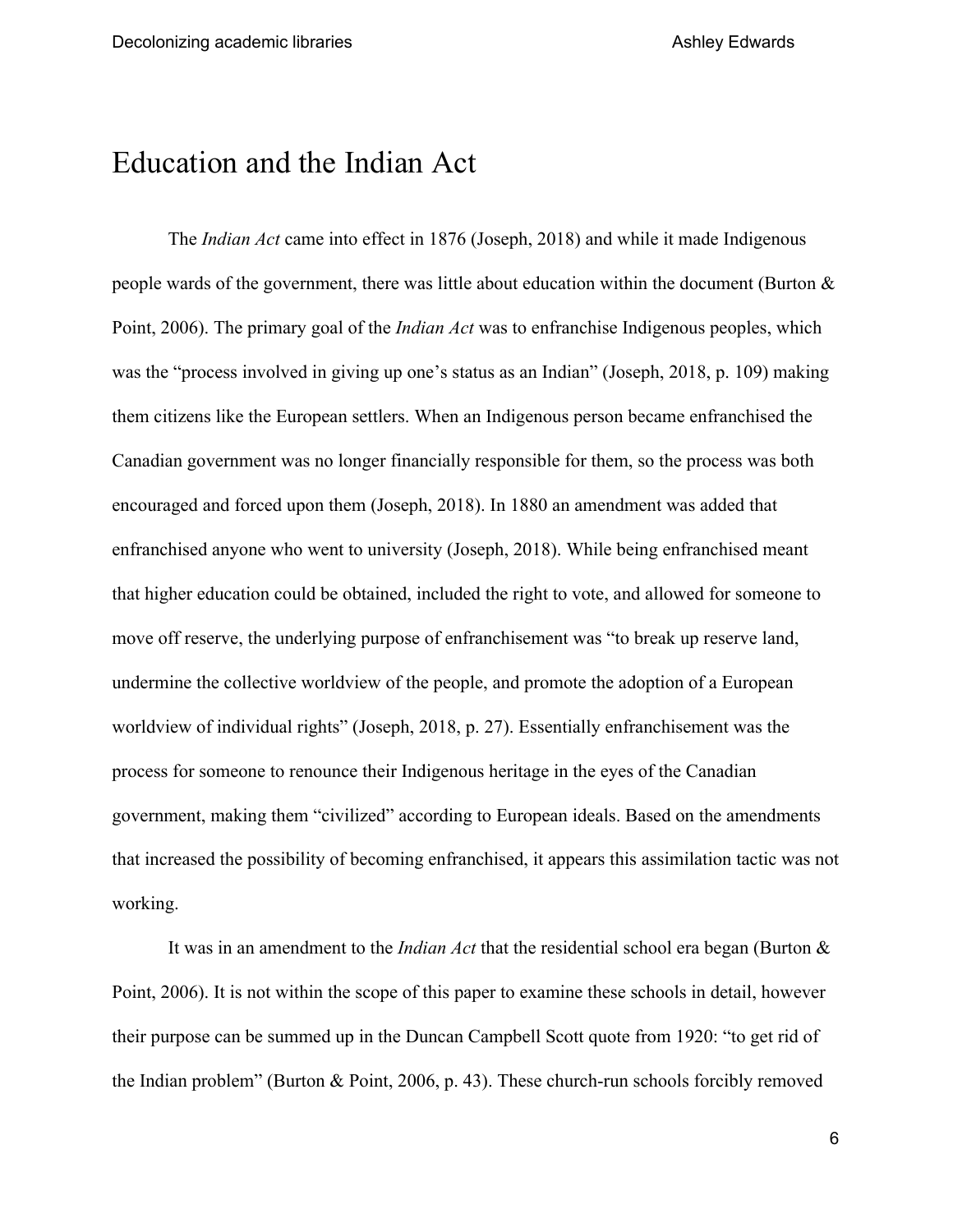children from their families, often transporting them hundreds of kilometers away, and forced them to learn English, and convert to Christianity, while exposing them to physical, mental, and sexual abuse. According to Edwards (2005) many of these schools had fewer than 100 books (see the 1943 report, pp. 181-188), with collections similar to those for public schools in Caucasian communities.

As a result of attending residential schools, children returned home feeling isolated from their families and cultures. Similarly, graduates of the schools found they did not fit in with the dominant society for which they were supposedly being prepared for. This trauma became cyclical as generation after generation of Indigenous families went through the residential schools, which were open between 1886 and 1996. It is estimated that of the 150,000 children who attended, 6,000 died or disappeared (Joseph, 2018). The aftermath of this cultural genocide through education continues to be felt today within Indigenous communities.

In 1951 the *Indian Act* was revised again, and enfranchisement was removed from the document (Joseph, 2018). Over the decades since, Indigenous student enrollment in higher education has been on the rise and Canadian statistics from 2011 indicate that nearly half of Indigenous people have postsecondary education (Statistics Canada, 2018). Despite this rise in higher education, it is important not to forget the intergenerational trauma and distrust created by the Indian Act and through residential schools. Andrews (2017) uses the Historical Trauma Theory (HTT) to examine how Indigenous communities have been affected by this loss of language, religion, land, and the trauma of attending residential school. She writes that these experiences have deeply impacted Indigenous identity, and that HTT should be used to think about engaging with Indigenous communities at the library. Lee (2017) interviewed Indigenous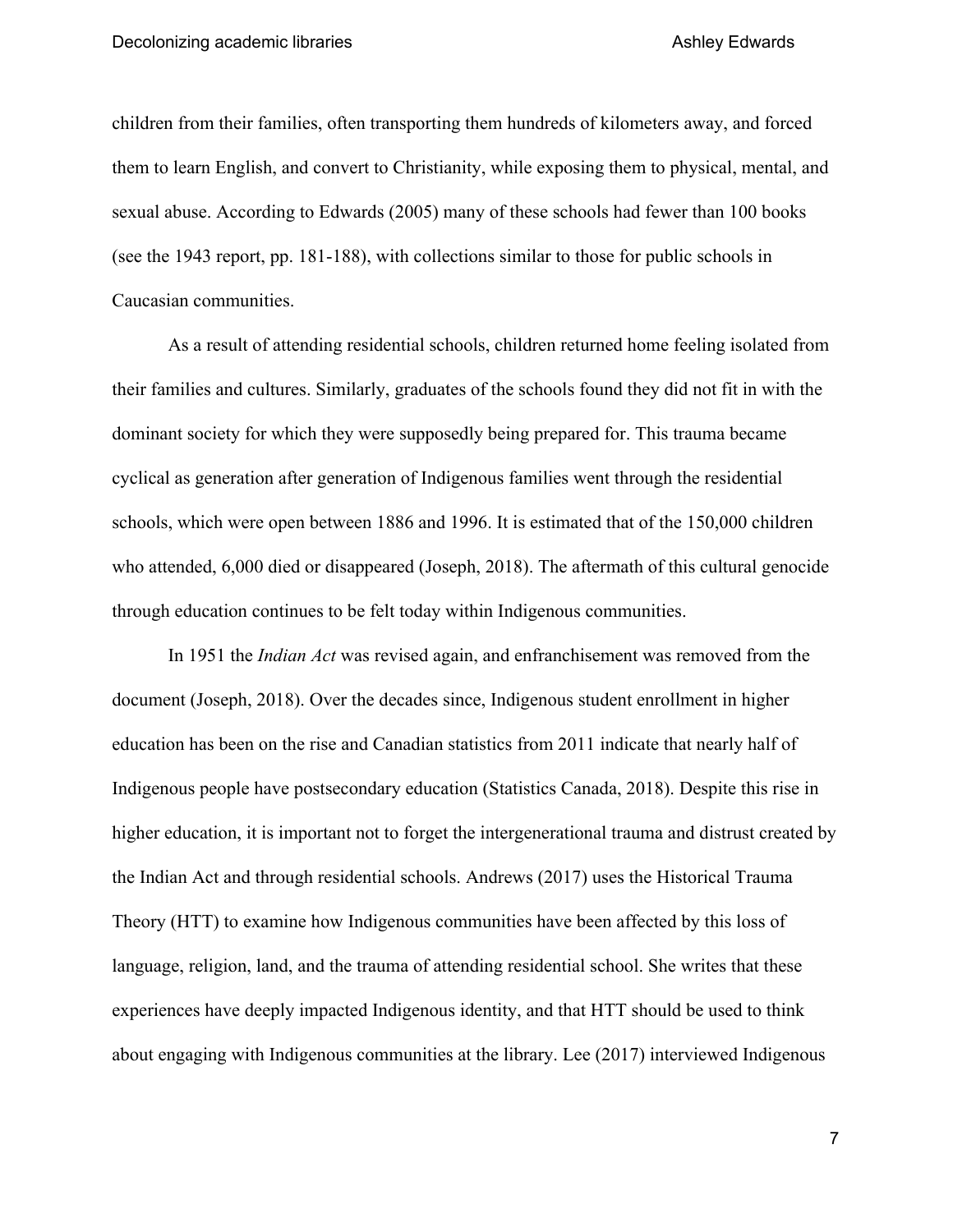librarians, and many commented on libraries being associated with residential schools. In thinking about relational accountability and this horrific history of education for Indigenous populations, Atleo (2013) is apt when saying "the development of trust in education is central to learning and difficult to regain in the face of a colonial history" (p. 39).

## Decolonizing libraries

Colonization is the process of taking control of land, and assimilating a culture, often deemed inferior, through political and legal dominance (Schuerkens, 2012; TRC, 2015a). As Schuerkens writes, "Colonization often meant promoting one culture over another, forcing cultural beliefs and practices onto the conquered nation." The Truth and Reconciliation Commission refers to what happened to Canada's Indigenous populations as cultural genocide, considering the policies that targeted language, ceremonies, family and kinship, and spiritual practices (TRC, 2015a).

The words decolonization, and reconciliation have become commonplace since the TRC's report was published. Decolonization has two parts: allowing Indigenous peoples to reclaim "the family, community, culture, language, history and traditions that were taken" (Indigenous Corporate Training, 2017), and requiring non-Indigenous peoples to learn and accept how colonization has affected Indigenous communities (Indigenous Corporate Training, 2017). The TRC refers to this process as reconciliation, and acknowledges that it will take time (2015a). The following sections will examine how the library profession can work towards decolonization and reconciliation.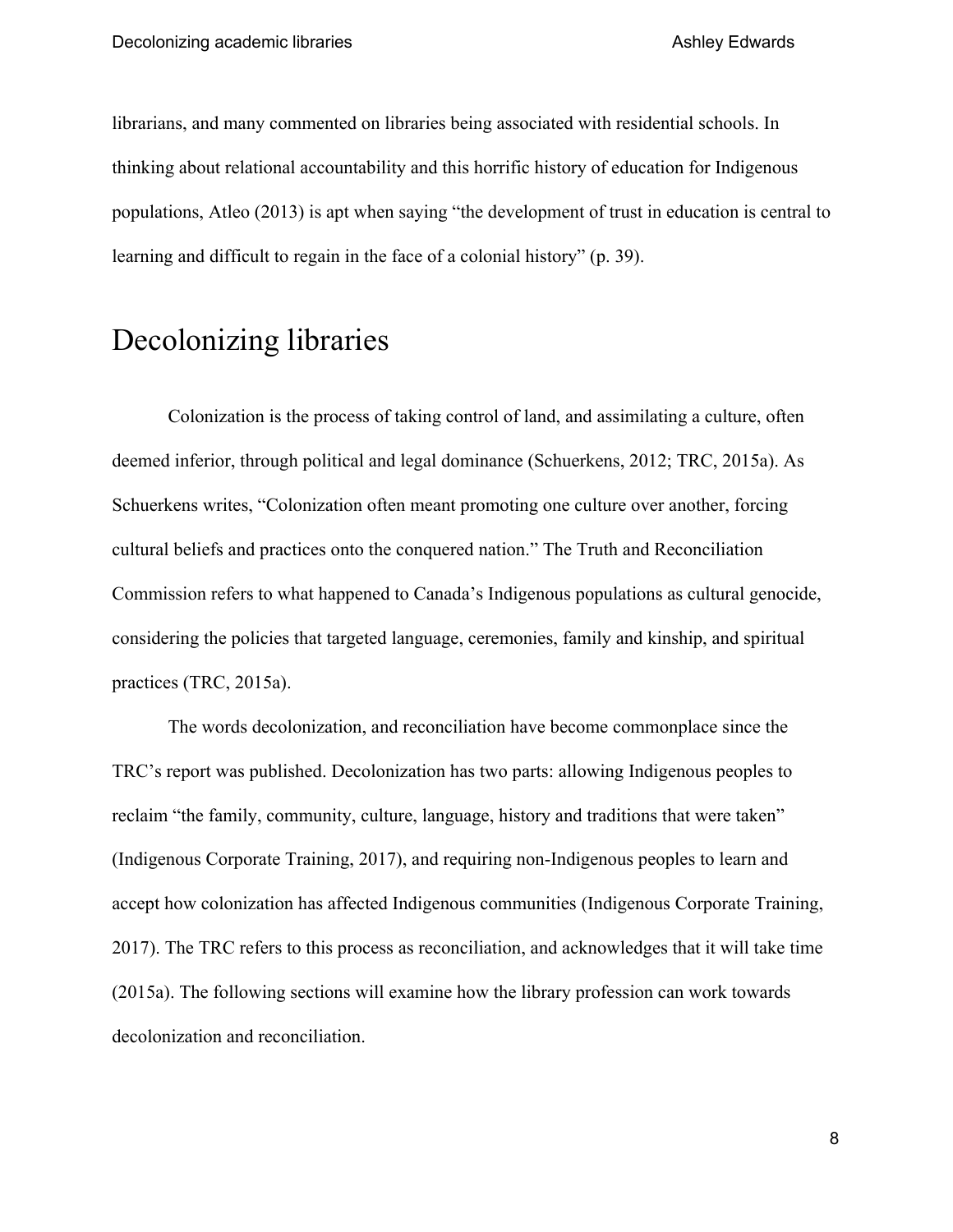#### Indigenous librarianship

Indigenous librarianship is defined as librarianship focusing on collections and services to Indigenous peoples, and is "rooted in long-standing and established practices that Indigenous peoples employ to create, transmit, and preserve knowledge" (Burns, Doyle, Joseph, & Krebs, 2009, p. 2). As an area of study, Indigenous librarianship is relatively new (Andrews & Humphries, 2016): only two MLIS programs and one Library Technician program in Canada offer an elective course on the subject. As a result, students interested in the area of Indigenous librarianship need to be proactive and seek opportunities outside of their formal education to learn about Indigenous knowledge practices, gain cultural competencies, and become familiar with how to best provide service to Indigenous communities (Andrews & Humphries, 2016). The need to seek these opportunities puts extra burdens on a student's finances and time (Andrews, 2017) contributing to stress and burnout.

Both the TRC's Calls to Actions (2015) and the Canadian Federation of Library Associations/Federation Canadienne des Associations de Bibliotheques (CFLA/FCAB)'s report from its Truth and Reconciliation Committee (n.d.) have an emphasis on education. With this emphasis, it is my hope that LIS curricula see a change in the near future. When it comes to recruiting indigenous students into library and information studies programs, it is important for them to they see themselves represented. Without that representation, including increasing the number of Indigenous faculty, library education is continuing a colonial approach to the profession. Indigenous students can feel isolated in their cohorts (Andrews, 2017; Lee, 2017) due to the low number of Indigenous students enrolled in library programs. Changing the curriculum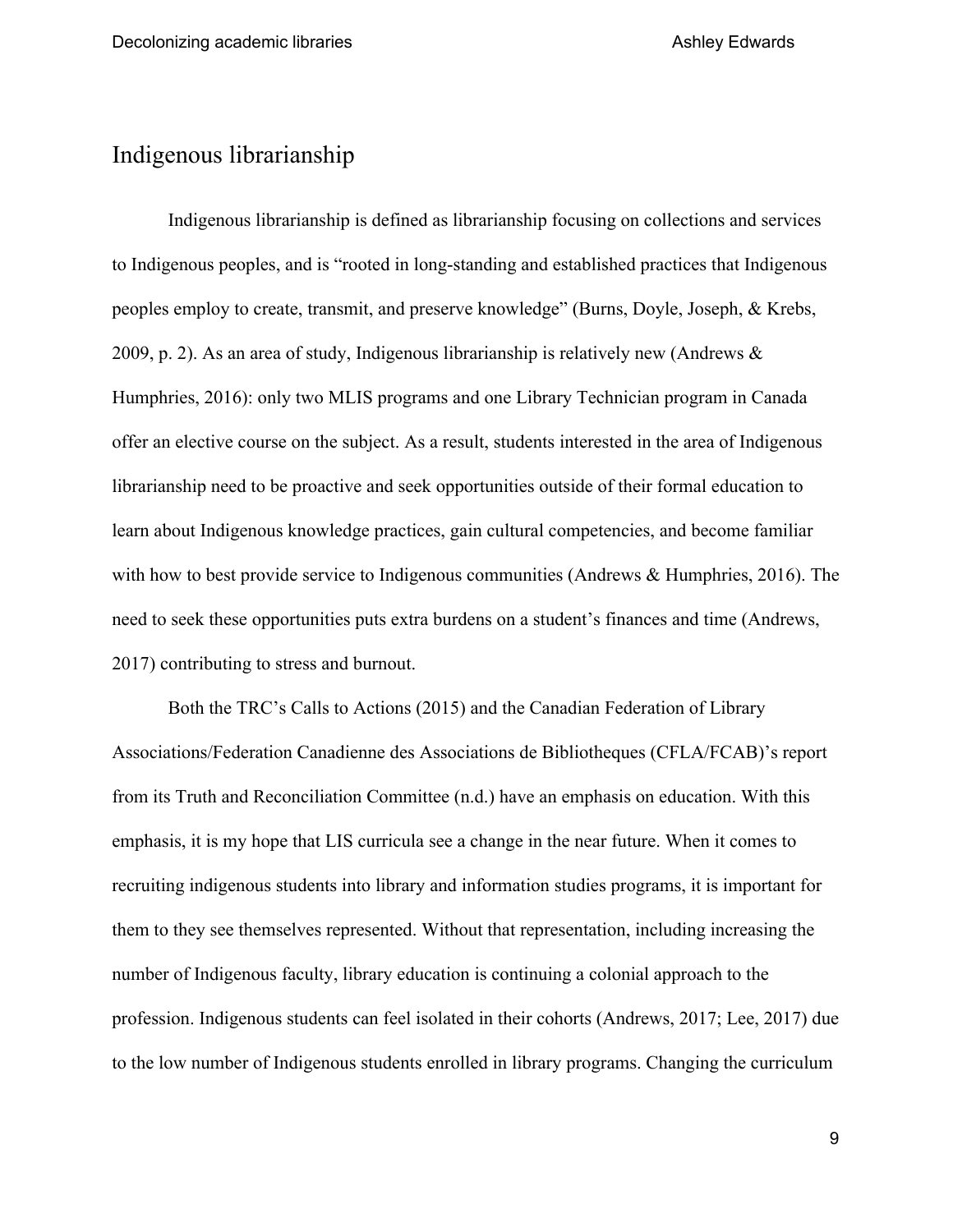is only one part of encouraging Indigenous students to consider a career in libraries. There needs to be more diversity within library staff, so Indigenous children grow up feeling welcome in libraries and also inspired to work in them.

The need to diversify the library profession has been a subject of much discussion over the years. Librarians have noted that "librarianship is paralyzed by whiteness" (Galvan, 2015), and that despite diversity being a core value of the American Library Association (ALA) the profession is "so lacking in diversity [it] is embarrassing" (Bourg, 2014). Statistics from the 2012 ALA Diversity Counts show that 88 percent of librarians are Caucasian, and less than one percent identify as Indigenous (Andrews & Humphries, 2016). Canadian information place the number of Indigenous librarians with their MLIS degree at 30 or under (Kandiuk, 2014; No Librarians Allowed, 2018); I was unable to locate numbers for Indigenous library technicians. Lee (2017) interviewed 27 Indigenous librarians, and less than half had their MLIS. Andrews (2017) points out that there is a "risk of early burnout, given that minoritized librarians are often called upon to undertake diversity and outreach work in their institution, in addition to their hired duties" (p. 185). In her interview on the No Librarians Allowed podcast, Tanya Ball (2018) brings up the emotional labour aspect of Indigenous librarian work, saying that when she leaves the library she doesn't leave being Métis behind, and that it is exhausting having to "defend your existence." Ball (2018) stressed the need for self care, and a community of support. One piece of this community support that Lilley (2015) brings up is recognizing that not all questions coming from an Indigenous student or about Indigenous topics need to be answered by the Indigenous librarian, and to not overburden your colleagues.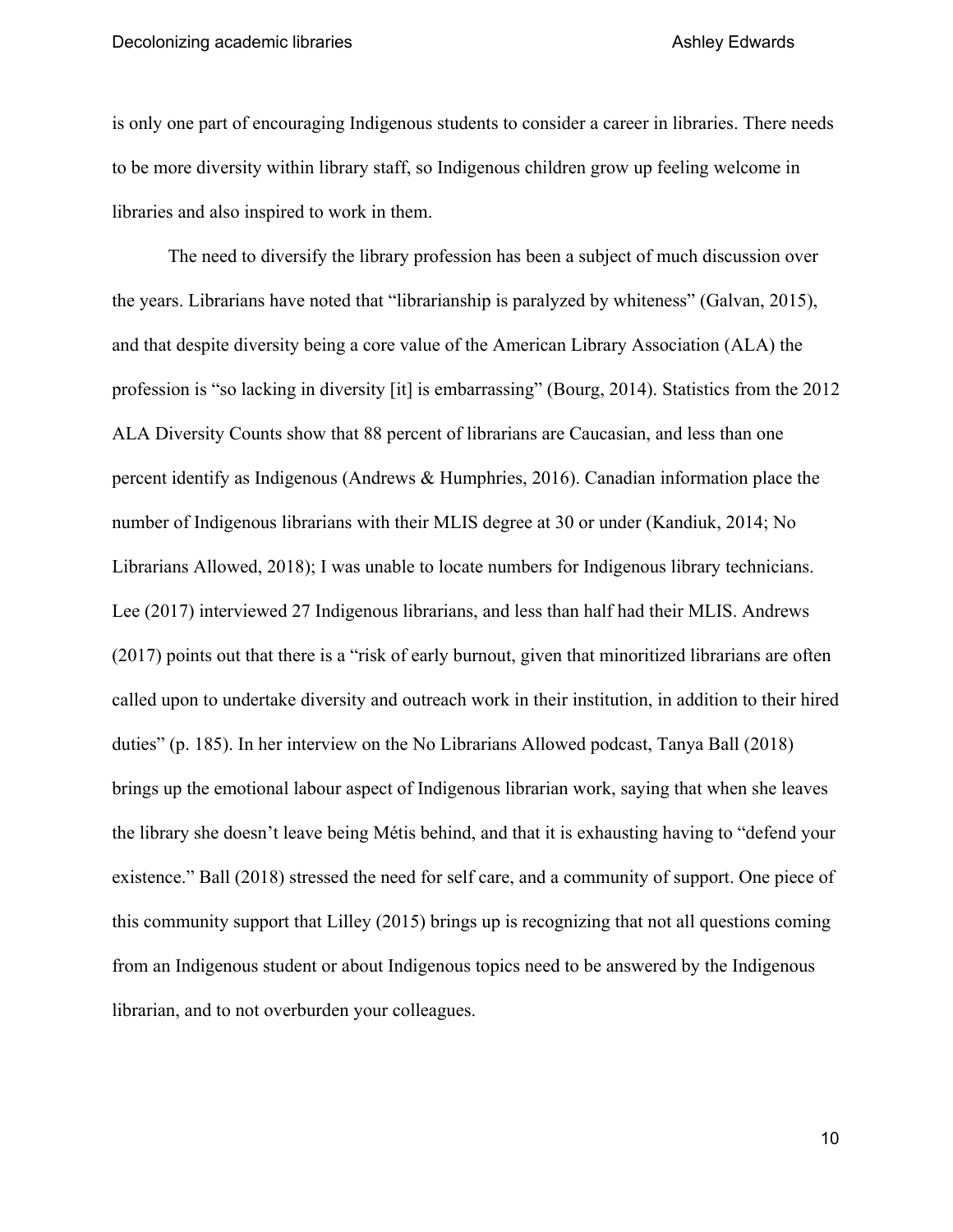Does this lack of Indigenous librarians mean libraries need to change their recruitment and hiring practices? Possibly, but there is another factor to consider, and that is library education. In Lee's (2017) survey several librarians mentioned "a lack of knowledge and awareness about the profession" (p. 185) both for technician and masters programs as a reason there are so few Indigenous librarians. Participants also mentioned that with libraries not being a "focal point in their communities" (p. 186, Participant G) that the profession isn't well known. One participant in Lee's (2017) survey brought up how education and legal professions are heavily promoted in Indigenous communities (p. 189, G. Joseph), while another suggested having librarian booths at job fairs Indigenous career fairs (p. 189, A.P.). The combination of few Indigenous librarians, and communities not understanding the importance of libraries contributes to feelings of exclusion (Andrews, 2017; Lee, 2017).

Even with awareness of the library profession, Indigenous students face barriers in achieving library diplomas and/or degrees. Broadly speaking these barriers include finances, location, and employment opportunities. As these barriers are interconnected it can be difficult to parse them out, so I will look at them holistically. Contrary to popular belief, Indigenous students do not automatically get their post secondary education paid for. Rather, students go through an application process within their communities, and due to funding shortages not all will receive any or sufficient amounts (Monkman, 2016). Students may receive funding for one year or one semester, and then need to take out loans or find part-time jobs. Funding might also come with conditions including maintaining a certain grade point average, taking a specific number of courses during a semester, or writing status reports (Andrews, 2017; Monkman, 2016).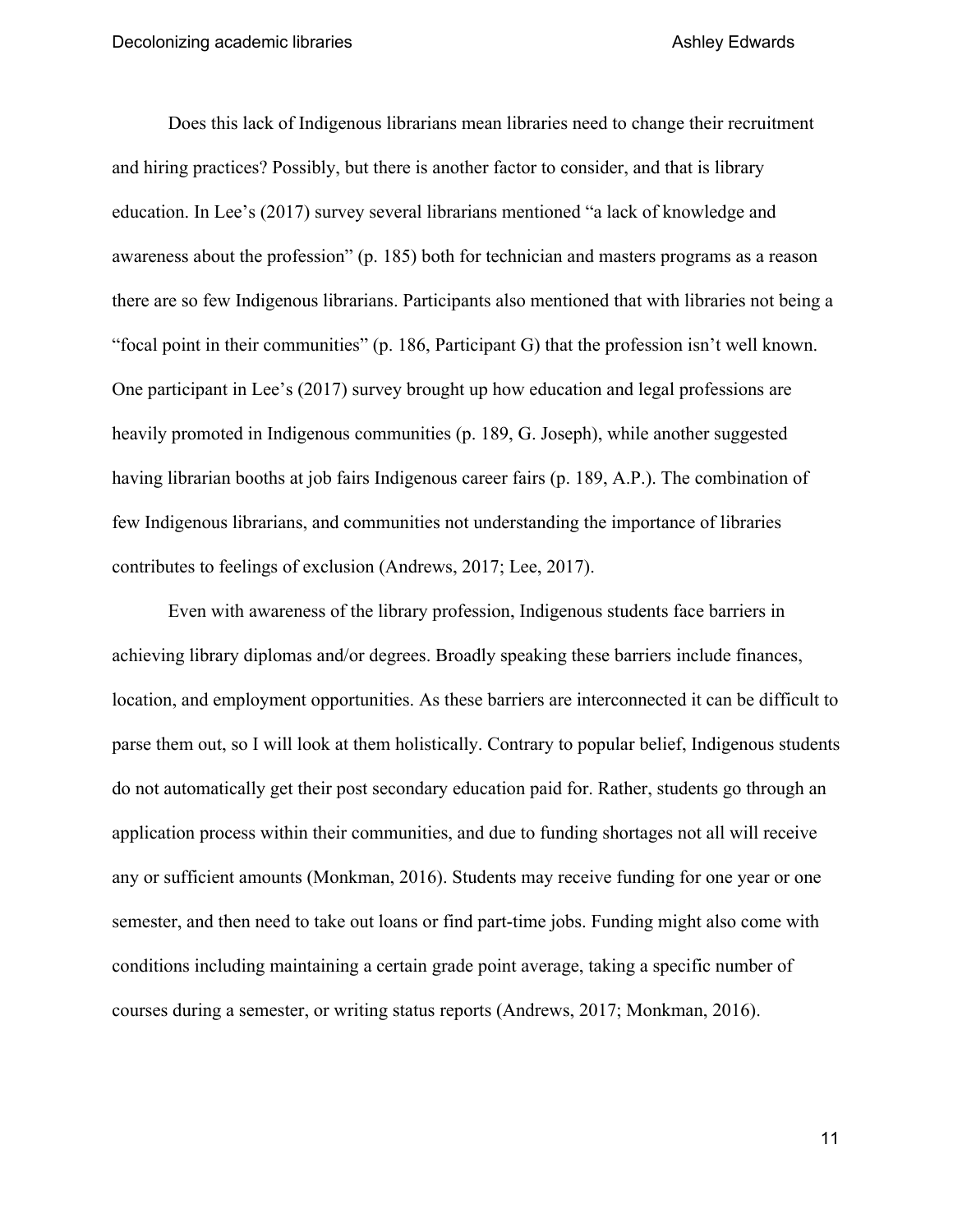Additionally, the funding received doesn't necessarily cover the cost of living (Andrews, 2017; Monkman, 2016).

The cost of living is related to another barrier: location. Often in order to attend post secondary students are required to leave their communities, or enroll in online programs which are not able to offer the same type of relationship-centred education that is valued by Indigenous communities (Andrews & Humphries, 2016). Leaving your community makes you isolated, and can bring up trauma from the residential school and Sixties Scoop practices of separating families. Moving away from your family and support can cause stress, in particular when entering the world of academia which continues to be modeled on Western European ideals (Andrews, 2017 ; Lee, 2017).

The final barrier I want to look at is the one of employment. Graduates are faced with precarious working environments full of part-time and contract work. This situation isn't unique to Indigenous librarians. Lee (2017) points out that in some cases achieving your MLIS is actually a disadvantage because Indigenous community libraries often don't have the funding to pay comparable wages. Since not all communities have libraries, there also isn't always a career within your community to return to (Lee, 2017), further isolating Indigenous librarians who may not be able to return home.

Reading the results and discussion of Lee's survey (2017), and the personal stories shared by Andrews (2017) and Ball (No Librarians Allowed, 2018) illustrate the need for change present in both library education and the profession as a whole. More work needs to be done in terms of recruiting and supporting Indigenous librarians. Likewise libraries need to make Indigenous students feel welcome, and respected.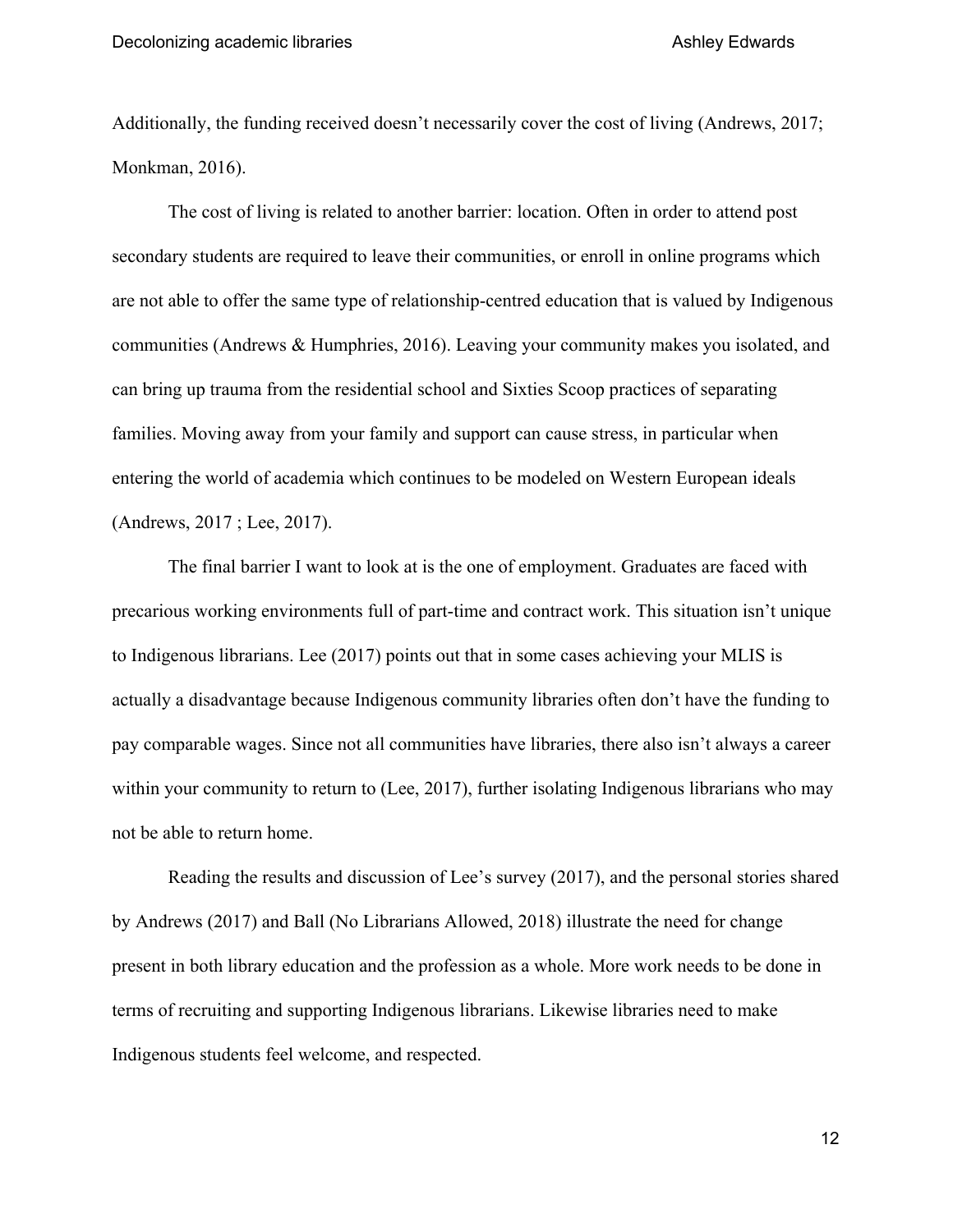#### Library services

Decolonizing libraries and the library profession means that library services, collections, and classification systems need to be examined for instances of colonial oppression. In the report issued by the Truth and Reconciliation Committee of the Canadian Federation of Library Associations/Federation Canadienne des Associations de Bibliotheques (CFLA/FCAB), two of the ten recommendations directly mention decolonization in libraries (n.d., p. 6): Recommendation five addresses access and classification, while recommendation six addresses the inclusion of Indigenous cultures, languages, and knowledges. Recommendation six goes beyond collections by stating the library's physical space and design could incorporate art, language, and territory acknowledgements.

Classification systems are outdated, and contain offensive language regarding all minority groups and there is much work to be done to make them more inclusive. This work includes library staff learning about Indigenous topics because, as Lee (2008) points out, call numbers and subject headings indicate what a book is about, but if a cataloguer doesn't understand the topic a book could be described and classified incorrectly. While I am a strong advocate of changing how items about and by Indigenous peoples are portrayed in library systems, I want to focus this section on library services. For more discussion on decolonizing classification systems see Lee (2008), Duarte & Belarde-Lewis (2015), Dudley (2017), and Vaughan (2018).

The book, *Library services to Indigenous populations: Case studies*, was published in 2013 and edited by Loriene Roy and Antonia Frydman. In the introduction, Roy writes that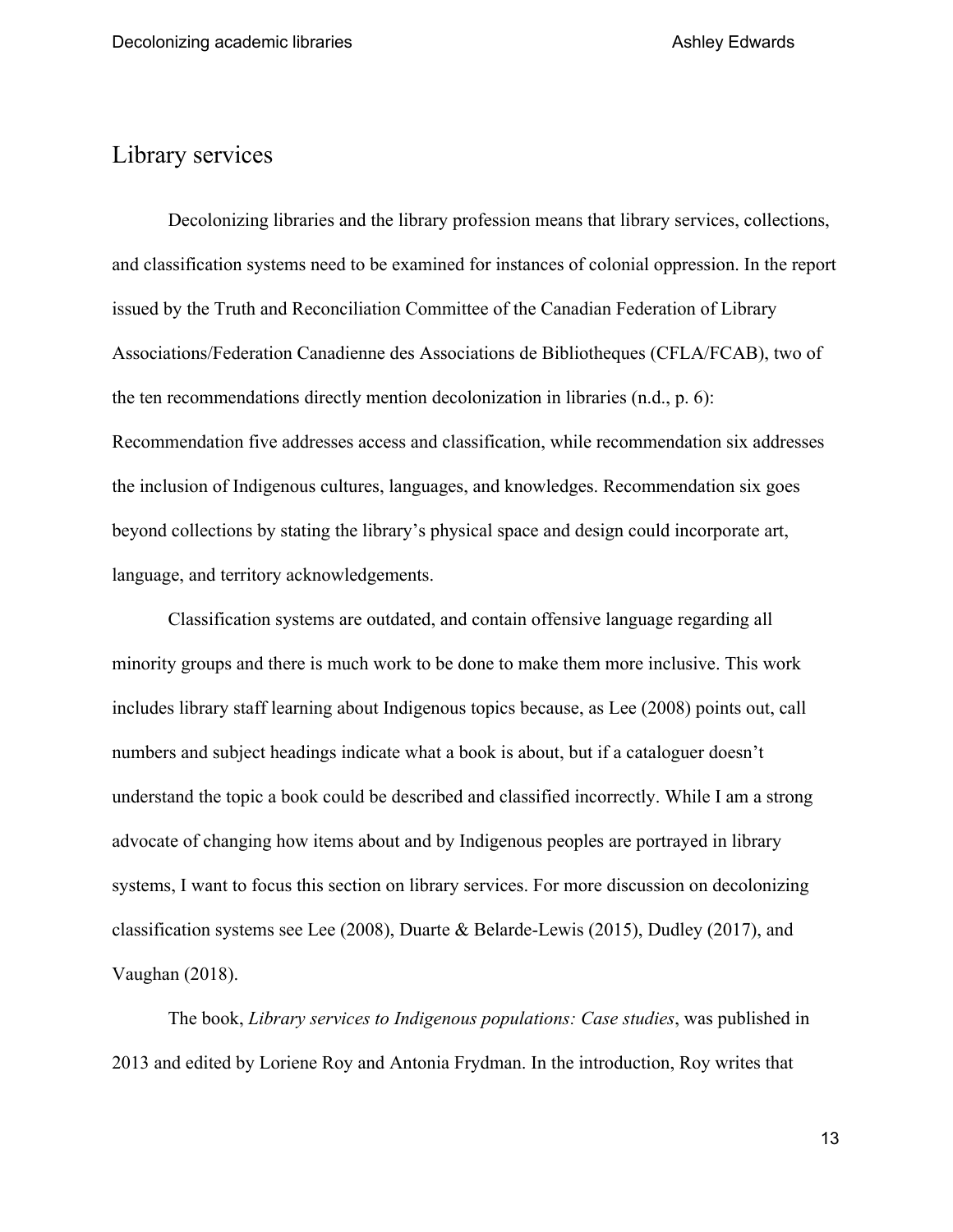Indigenous peoples hold "their connection to the land and their genealogy" (p.8) close to their identities. Libraries can honour this connection by incorporating territory acknowledgements at the start of programing (CFLA/FCAB, n.d.), and treating interactions as relationship-building opportunities (Lee, 2008 ; Loyer, 2017). Establishing relationships with any student or faculty member can be difficult due to time constraints, however doing so can go a long way to alleviating library anxiety and building trust.

# Concluding thoughts

In her work, Jessie Loyer (2017) looks at information literacy through the Cree lens of wâhkôhtowin, which uses "kinship as a framework for responsibility and accountability" (p. 145). Under wâhkôhtowin, librarians need to be tuned into how the act of researching, and the topic being researched, can be sources of trauma for students (Loyer, 2017). Both Loyer (2017) and Lee (2008) advocate for approaching information literacy, both in workshops and at the reference desk, holistically - that is recognizing the "mental, emotional, spiritual, and physical" (Loyer, p. 145) aspects of this literacy. Based on my experiences assisting Indigenous students on the reference desk, I take this to mean providing space for processing information, having contact information for mental health professionals on campus at hand, or simply by listening as they work through search strategies or the information they have found. It is understanding the historical trauma that educational institutions, including libraries, have been a part of and respecting Indigenous students and faculty who come in for assistance.

Treating all people with respect is an Indigenous principle mentioned by several libraries in Roy and Frydman's (2013) book. One way to create an environment of respect is to foster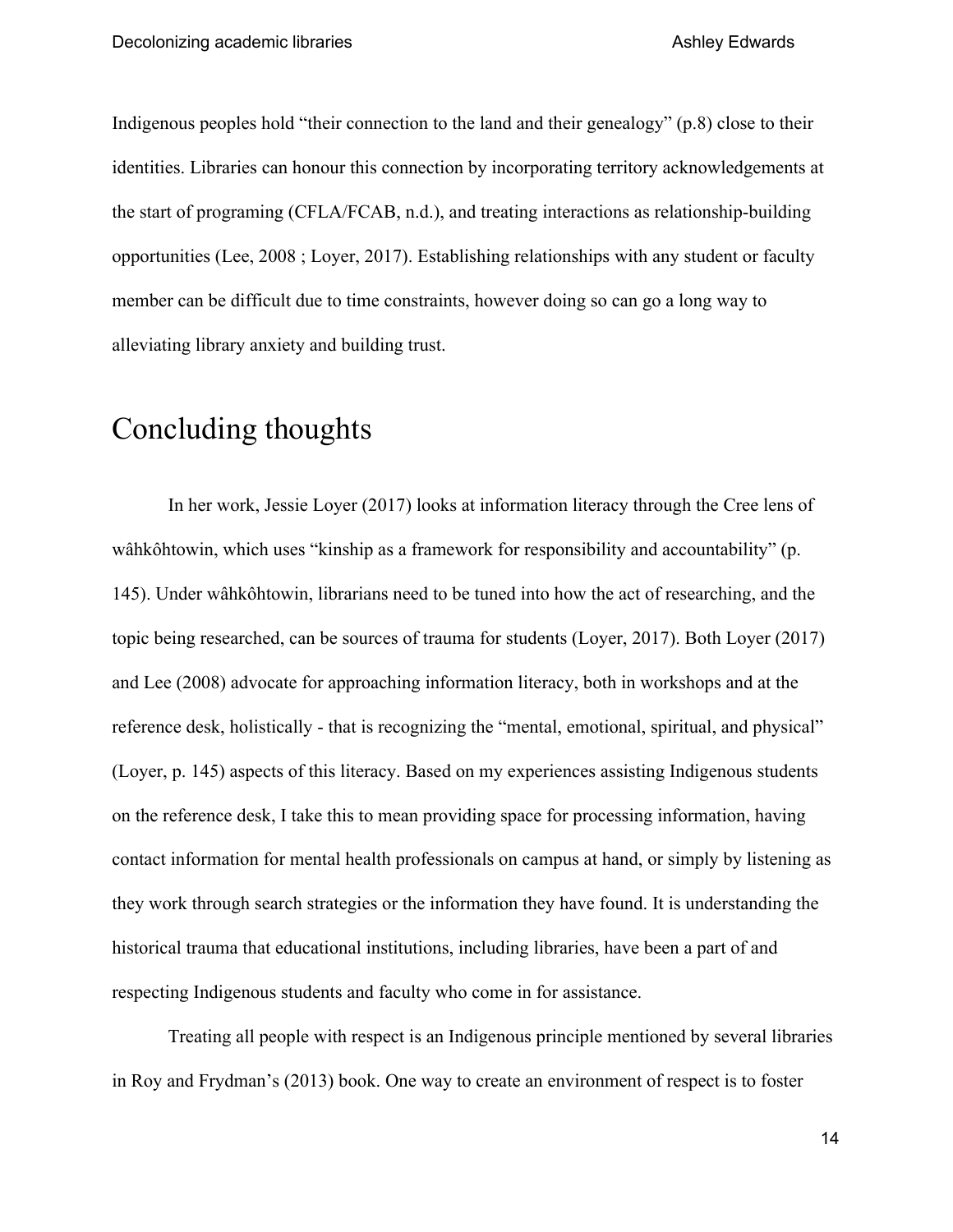relationships and collaboration between faculties and groups on campus. The Diné College Libraries case study does that by having an informal event called "Friday Nights @ the Library" (p. 18) where people gather, share a meal, and build relationships. Staff at Diné College Libraries found that the relaxed and informal atmosphere helped students with their library anxiety, and resulted in friendships and "artistic collaborations" (p. 19). Programming such as this creates a community within the library, something that can be particularly needed for students who are far away from home.

Another program possibility that can honour Indigenous storytelling while building trust and community with local Indigenous groups is hosting a Storyteller-in-Residence program, like the one found at the Vancouver Public Library (Roy & Frydman, 2013). Hosting a Storyteller-in-Residence is a way to bring Indigenous cultures into the library, and honour the oral tradition of sharing stories and information. Storytelling events provide an opportunity for others on campus to learn about Indigenous topics, something that was mentioned in both the TRC report (2015) and the CFLA/FCAB report (n.d.).

Building community and establishing relationships are two central ways that libraries can serve Indigenous students. It will take commitment from the library to find the space, and to recognize these relationships will take time, but doing so will go a long way toward decolonizing the institution.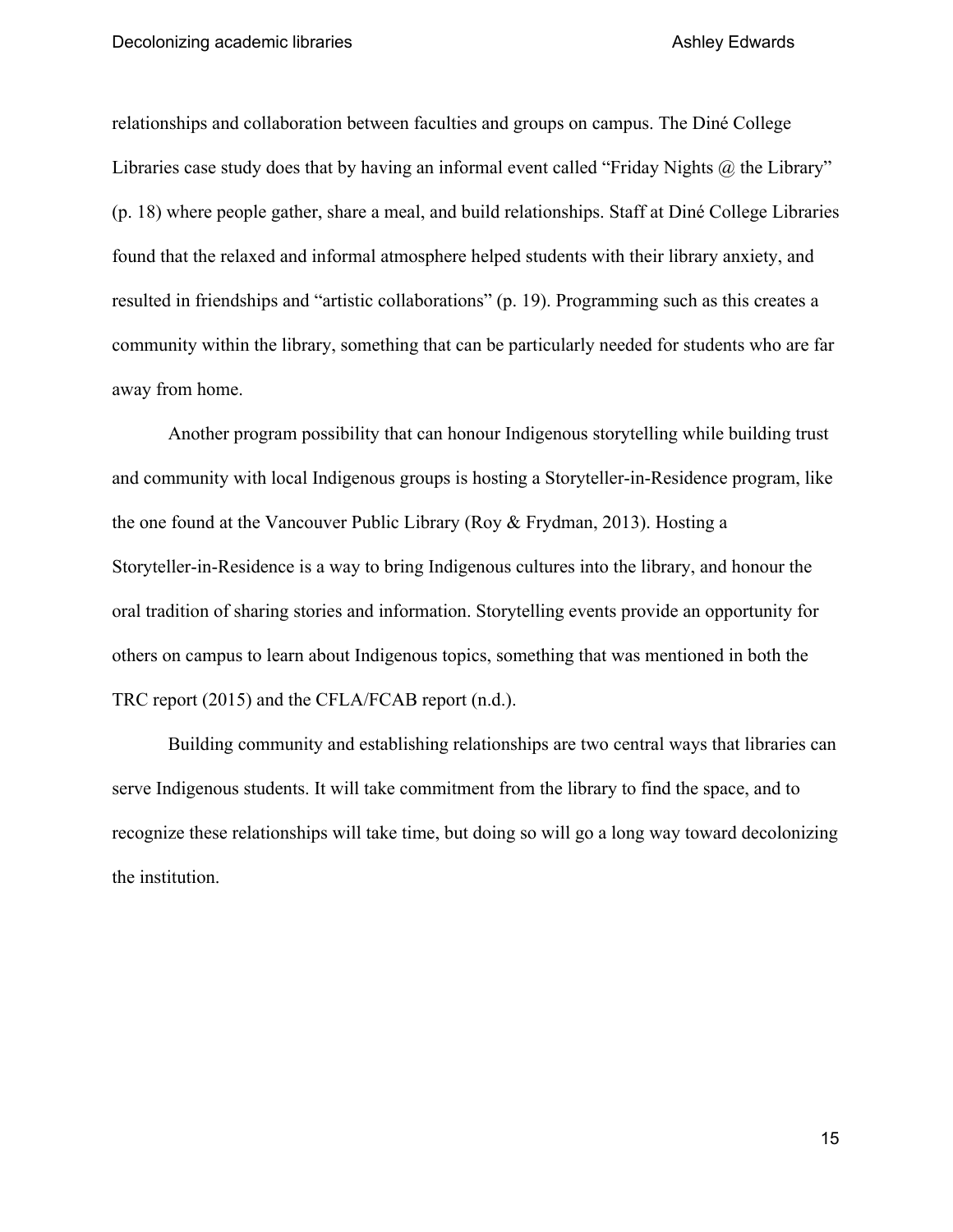#### References

- Andrews, N. (2017). Reflections on resistance, decolonization, and the historical trauma of libraries and academia. In K.P. Nicholson & M. Seale (Eds.), *The Politics of Theory and the Practice of Critical Librarianship* (pp. 181-192). Sacramento, CA: Library Juice Press.
- Andrews. N., Humphries, J. (2016). *Negotiating indigeneity: Fostering indigenous knowledge within LIS curricula*. Paper presented at: IFLA WLIC 2016 – Columbus, OH – Connections. Collaboration. Community in Session 168 - Indigenous Matters. Retrieved from<http://library.ifla.org/1440/>
- Atleo, M. (2013). The zone of Canadian Aboriginal adult education: A social movement approach. In T. Nesbit, S.M. Brigham, N. Taber, & T. Gibb (Eds.), *Building on critical traditions: Adult education and learning in Canada* (pp. 39-50). Toronto, ON: Thompson Educational Publishing Inc.
- Bourg, C. (2014, March 3). The unbearable whiteness of librarianship [blog post]. *Feral librarian*. Retrieved from <https://chrisbourg.wordpress.com/2014/03/03/theunbearable-whiteness-of-librarianship/>
- Burns, K., Doyle, A., Joseph, G., & Krebs, A. (2009). *Indigenous librarianship*. Retrieved from [https://open.library.ubc.ca/cIRcle/collections/ubclibraryandarchives/29962/items/1.01032](https://open.library.ubc.ca/cIRcle/collections/ubclibraryandarchives/29962/items/1.0103205) [05](https://open.library.ubc.ca/cIRcle/collections/ubclibraryandarchives/29962/items/1.0103205)
- Burton, W., Point, G. (2006). Histories of adult education in Canada. In T. Fenwick, T. Nesbit, & B. Spencer (Eds.), *Contexts of adult education: Canadian perspectives* (pp. 36-48). Toronto, ON: Thompson Educational Publishing Inc.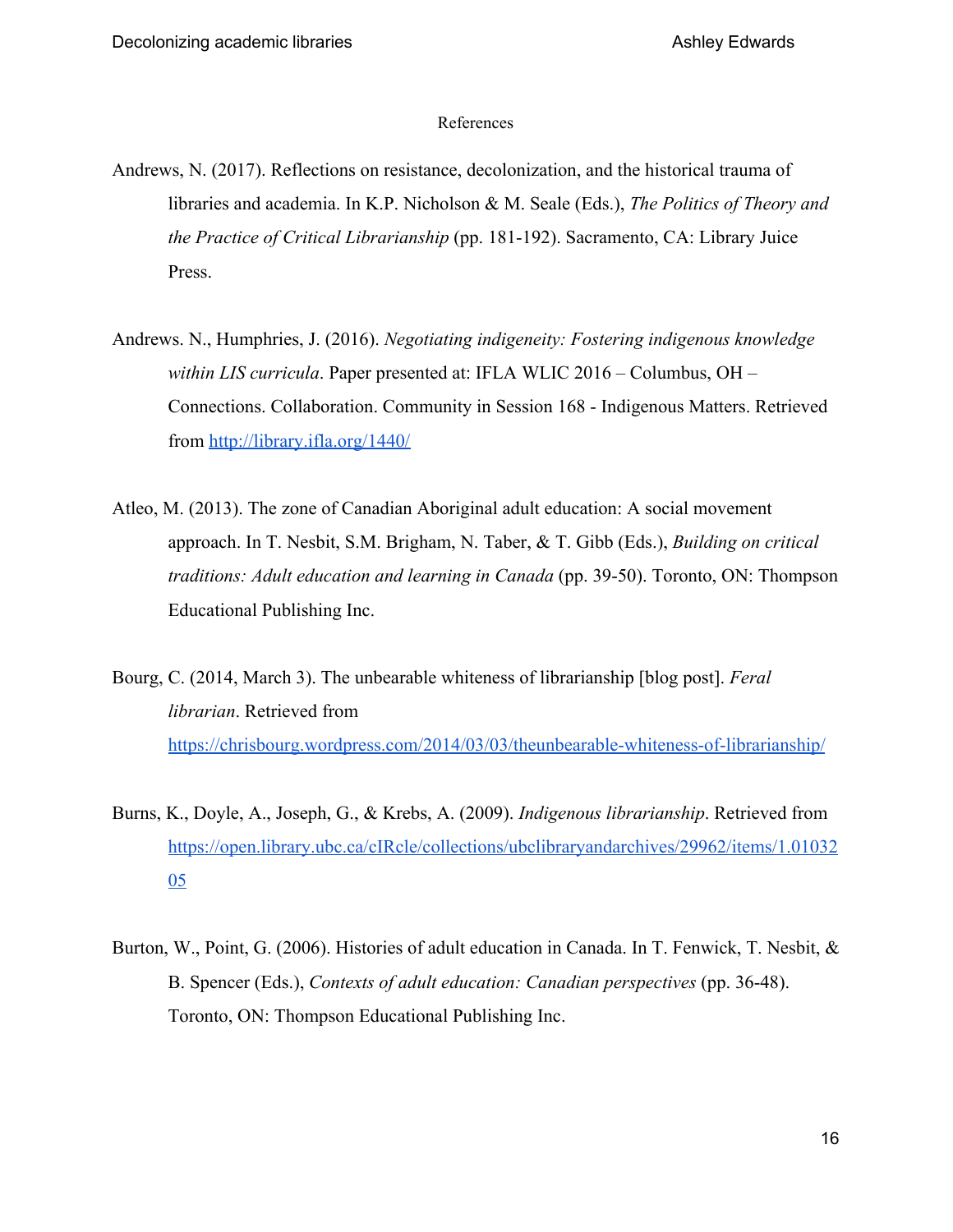- Canadian Federation of Library Associations / Federation Canadienne des Associations de Bibliotheques. (n.d.). *Truth and reconciliation report and recommendations*. Retrieved from [http://cfla-fcab.ca/en/indigenous/trc\\_report/](http://cfla-fcab.ca/en/indigenous/trc_report/)
- Duarte, M., & Belarde-Lewis, M. (2015). Imagining: Creating spaces for Indigenous ontologies. *Cataloging & Classification Quarterly, 53*(5-6), 677-702. <https://doi.org/10.1080/01639374.2015.1018396>
- Dudley, M. Q. (2017). A library matter of genocide: The Library of Congress and the historiography of the Native American holocaust. *The International Indigenous Policy Journal, 8*(2). DOI: 10.18584/iipj.2017.8.2.9
- Edwards, B. (2005). *Paper talk: A history of libraries, print culture, and Aboriginal peoples in Canada before 1960*. Toronto, ON: The Scarecrow Press.
- Galvan, A., (2015). Soliciting performance: Whiteness and librarianship. *In the library with a lead pipe*. Retrieved from<http://www.inthelibrarywiththeleadpipe.org/>
- Heller, L. (2016, October 9). Harper: No colonialism [video file]. Retrieved from <https://youtu.be/lQ-X7dvQQW8>
- Indigenous Corporate Training. (2017, March 29). *A brief definition of decolonization and indigenization* [blog post]. Retrieved from <https://www.ictinc.ca/blog/a-brief-definition-of-decolonization-and-indigenization>
- Joseph, B. (2018). *21 things you may not know about the Indian Act: Helping Canadians make reconciliation with Indigenous peoples a reality*. Port Coquitlam, BC: Indigenous Relations Press.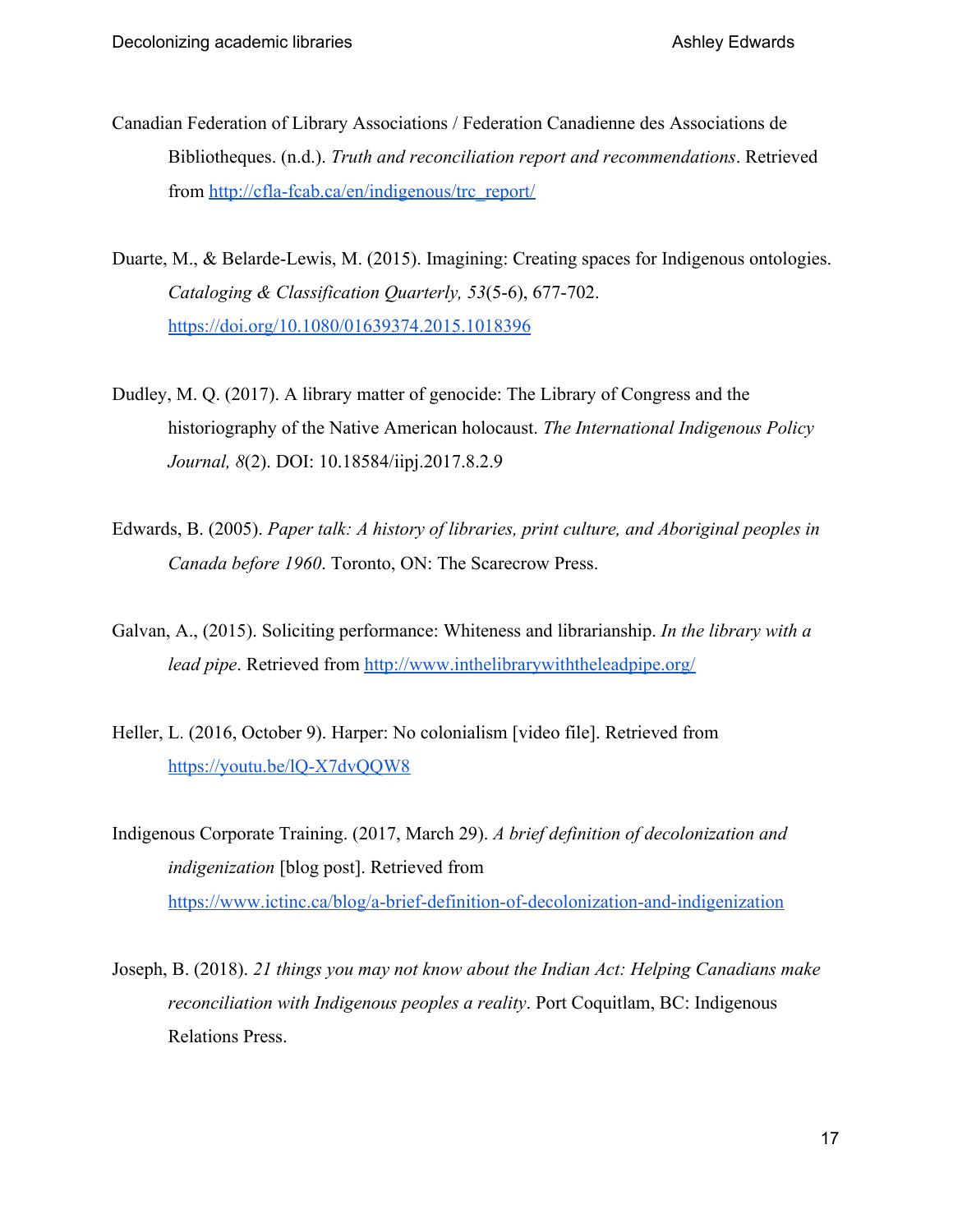- Justice, D.H. (2018). *Why Indigenous literature matters*. Waterloo, ON.: Wilfrid Laurier University Press.
- Kandiuk, M. (2014). Promoting racial and ethnic diversity among Canadian academic librarians. *College & Research Libraries, 75*(4), 492-556. <https://doi.org/10.5860/crl.75.4.492>
- Lee, D. (2008). Indigenous knowledges and the university library. *Canadian Journal of Native Education, 31*(1), 149-161,320-321.
- Lee, D. (2017). Discussion section: Indigenous librarians: Knowledge keepers In The 21st century. *The Canadian Journal of Native Studies, 37*(1), 175-199. Retrieved from <https://www.brandonu.ca/native-studies/cjns/>
- Lilley, S. (2015, December 15). *Decolonize or indigenize?: Transitionising for the information profession* [video file]. Retrieved from <https://www.youtube.com/watch?v=S707MC4Di38>
- Loyer, J. (2017). Indigenous information literacy: nêhiyaw kinship enabling self-care in research. In K.P. Nicholson & M. Seale (Eds.), *The Politics of Theory and the Practice of Critical Librarianship* (pp. 145-156). Sacramento, CA: Library Juice Press.
- Monkman, L. (2016, January 31). Debunking the myth that all First Nations people receive free post-secondary education. *CBC*. Retrieved from<https://www.cbc.ca/>
- No Librarians Allowed. (2018). *Episode 4 Indigenous librarianship* [podcast]. Retrieved from <https://player.fm/series/no-librarians-allowed>
- Really Harper, Canada has no history of colonialism? (2009, September 27). The Vancouver Sun. Retrieved from<https://vancouversun.com/>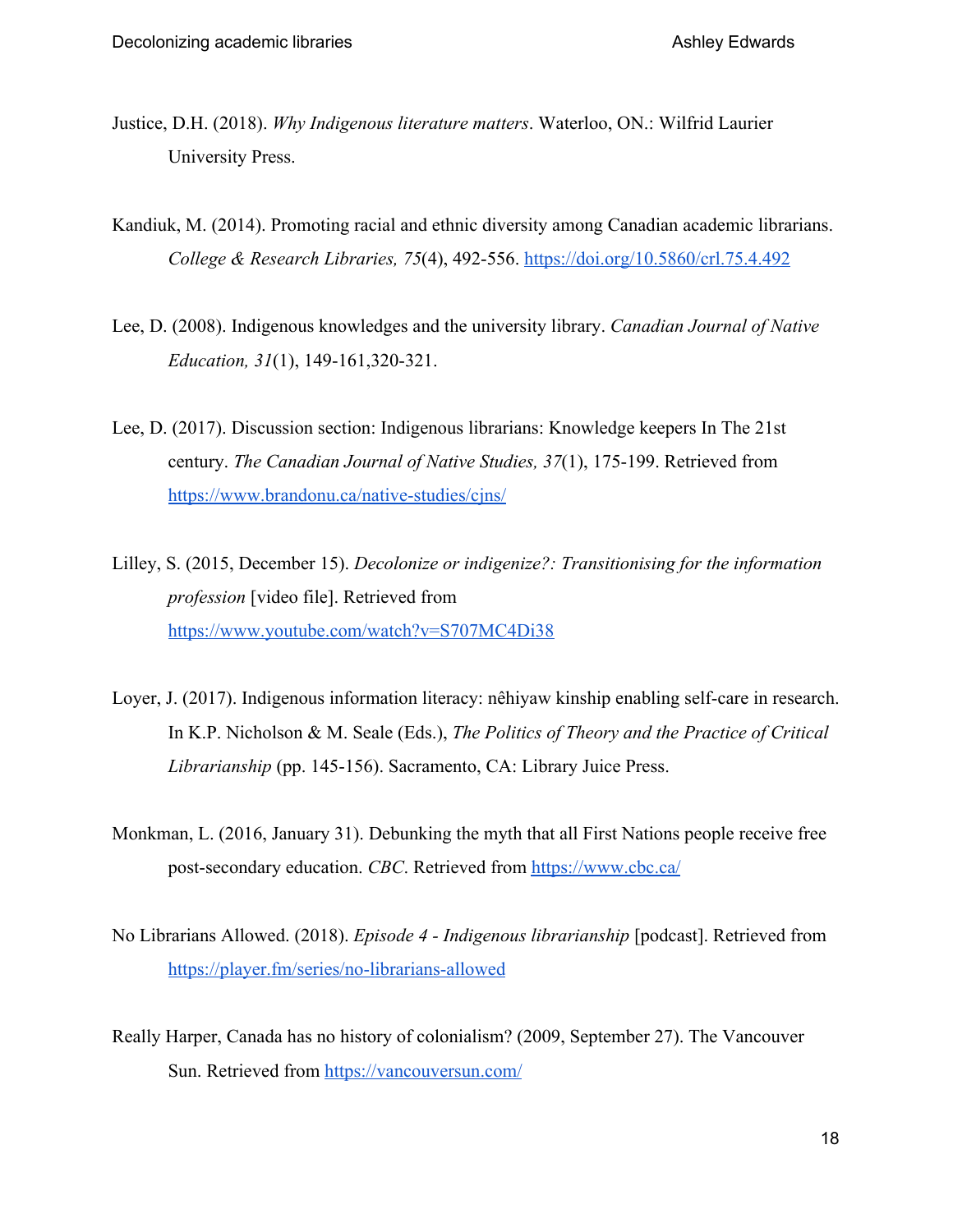Roy, L. & Frydman, A. (2013). *Library services to Indigenous populations: Case studies*. Retrieved from [https://www.ifla.org/files/assets/indigenous-matters/publications/indigenous-librarianship](https://www.ifla.org/files/assets/indigenous-matters/publications/indigenous-librarianship-2013.pdf) [-2013.pdf](https://www.ifla.org/files/assets/indigenous-matters/publications/indigenous-librarianship-2013.pdf)

Schuerkens, U. (2012). Colonization. In G. Ritzer (Ed.), *Wiley-Blackwell Encyclopedias in Social Science. The Wiley-Blackwell Encyclopedia of Globalization* (Vol. 1, pp. 246-249). Chichester, UK: Wiley-Blackwell. Retrieved from [http://link.galegroup.com.proxy.lib.sfu.ca/apps/doc/CX3700800082/GVRL?u=sfu\\_z39&](http://link.galegroup.com.proxy.lib.sfu.ca/apps/doc/CX3700800082/GVRL?u=sfu_z39&sid=GVRL&xid=a715481f) [sid=GVRL&xid=a715481f](http://link.galegroup.com.proxy.lib.sfu.ca/apps/doc/CX3700800082/GVRL?u=sfu_z39&sid=GVRL&xid=a715481f)

Statistics Canada. (2018). *The educational attainment of Aboriginal peoples in Canada*. Retrieved from [https://www12.statcan.gc.ca/nhs-enm/2011/as-sa/99-012-x/99-012-x2011003\\_3-eng.cfm](https://www12.statcan.gc.ca/nhs-enm/2011/as-sa/99-012-x/99-012-x2011003_3-eng.cfm)

Truth and Reconciliation Commission. (2015a). *Honouring the truth, reconciling for the future: Summary of the final report of the Truth and Reconciliation Commission of Canada*. Retrieved from http://www.trc.ca/websites/trcinstitution/File/2015/Honouring the Truth Reconciling fo [r\\_the\\_Future\\_July\\_23\\_2015.pdf](http://www.trc.ca/websites/trcinstitution/File/2015/Honouring_the_Truth_Reconciling_for_the_Future_July_23_2015.pdf)

Truth and Reconciliation Commission. (2015b). *Truth and reconciliation commission of Canada: Calls to action*. Retrieved from [http://www.trc.ca/websites/trcinstitution/File/2015/Findings/Calls\\_to\\_Action\\_English2.p](http://www.trc.ca/websites/trcinstitution/File/2015/Findings/Calls_to_Action_English2.pdf) [df](http://www.trc.ca/websites/trcinstitution/File/2015/Findings/Calls_to_Action_English2.pdf)